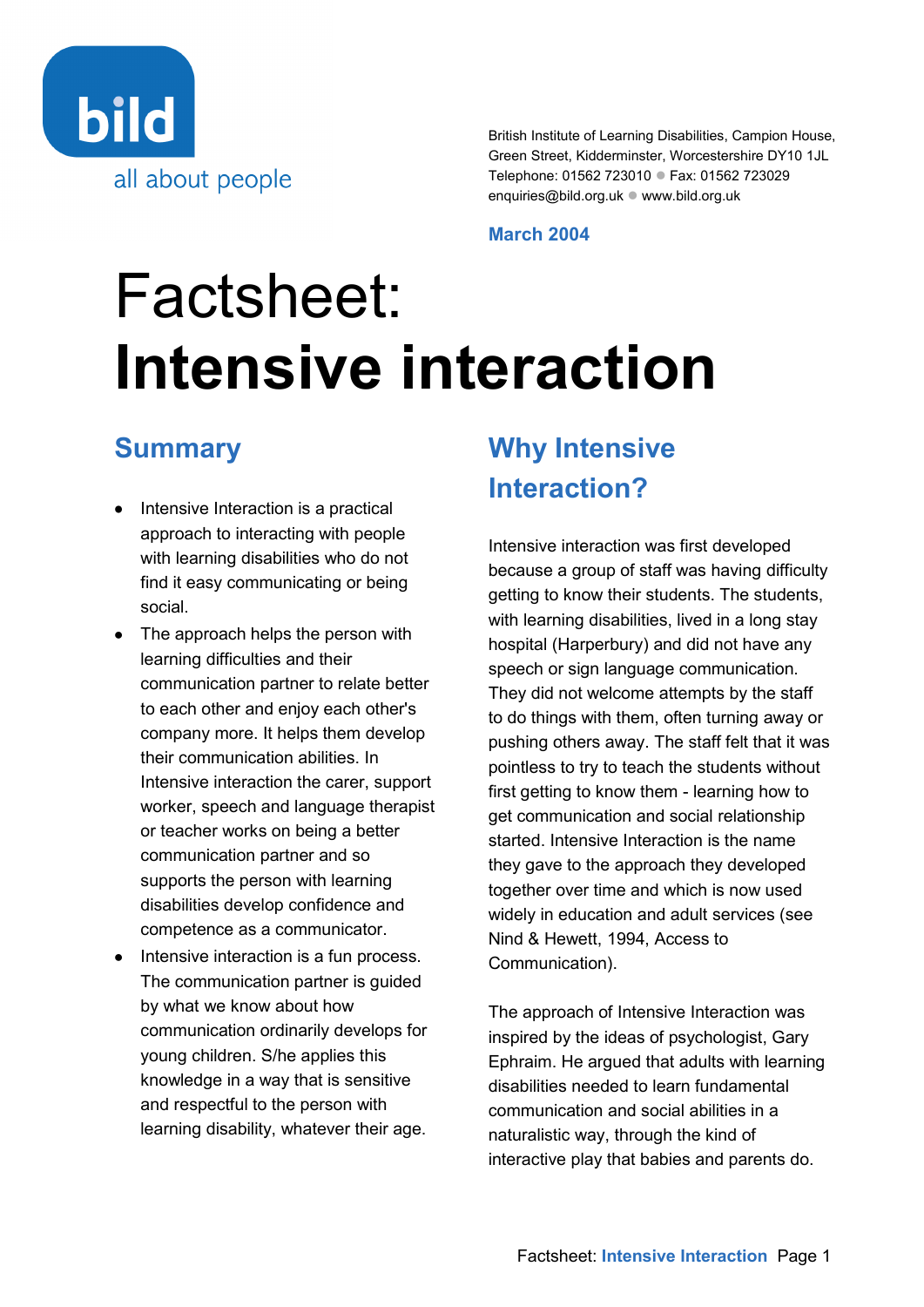This means the people won't develop isolated skills that they have difficulty using in different situations. Instead they are highly motivated to practice and develop their communication abilities because this is enjoyable and meaningful.

### **What is Intensive Interaction?**

Intensive Interaction can be used as a way of teaching or simply as a way of being with people. It enables us to focus on the quality of our everyday interactions. When we adopt Intensive Interaction as an approach we go about things in a particular way - we adopt a particular interactive style. In our interactions with communication partners with learning disabilities we:

- Adjust our interpersonal behaviours perhaps altering our voice or gaze or body language. This is to make us less threatening and more interesting.
- Take the other person's lead respond to things they do. This can be by commenting on their actions, joining in with them, playfully imitating them. By responding instead of leading we don't make demands on the person that they cannot cope with. Instead we communicate that we value them and enjoy being with them. We allow them to chance to explore with making things happen and to take the lead. The 'topic of conversation' is within their realm of interest.
- Treat the things the person does as if this is communication. We read social meaning into actions even when this meaning isn't yet clear. In this way the person is responded to as a

communicator and gets to know what this feels like and involves. The communication partner 'tunes in' to the possible intent of various actions and expressions, so that eventually the partners are negotiating. For example, when I dip my head I want a break, when I vocalize I'm seeing if I can get a response, and when I look at you I'm saying I want more.

- Use sensitive observation to judge how well the interaction is going. We respond quickly to any feedback, interpreting it so that we can keep the interaction positive and enjoyable for both partners. We also get other colleagues or friends to observe us interacting and use video recordings if possible. In this way we don't just use our intuitive skills as communicators, but we reflect on how we can enhance these and we problem-solve with others, so that interactions don't 'get stuck'.
- Use timing and rhythm in the interactions. This can make them like games - with anticipation and drama to hold the person's attention. Rhythm and repetition help the person with learning disabilities to predict what will happen next and to get more involved. We can create the feeling of taking turns.
- Have fun. Intensive Interaction sessions should be enjoyable and often playful.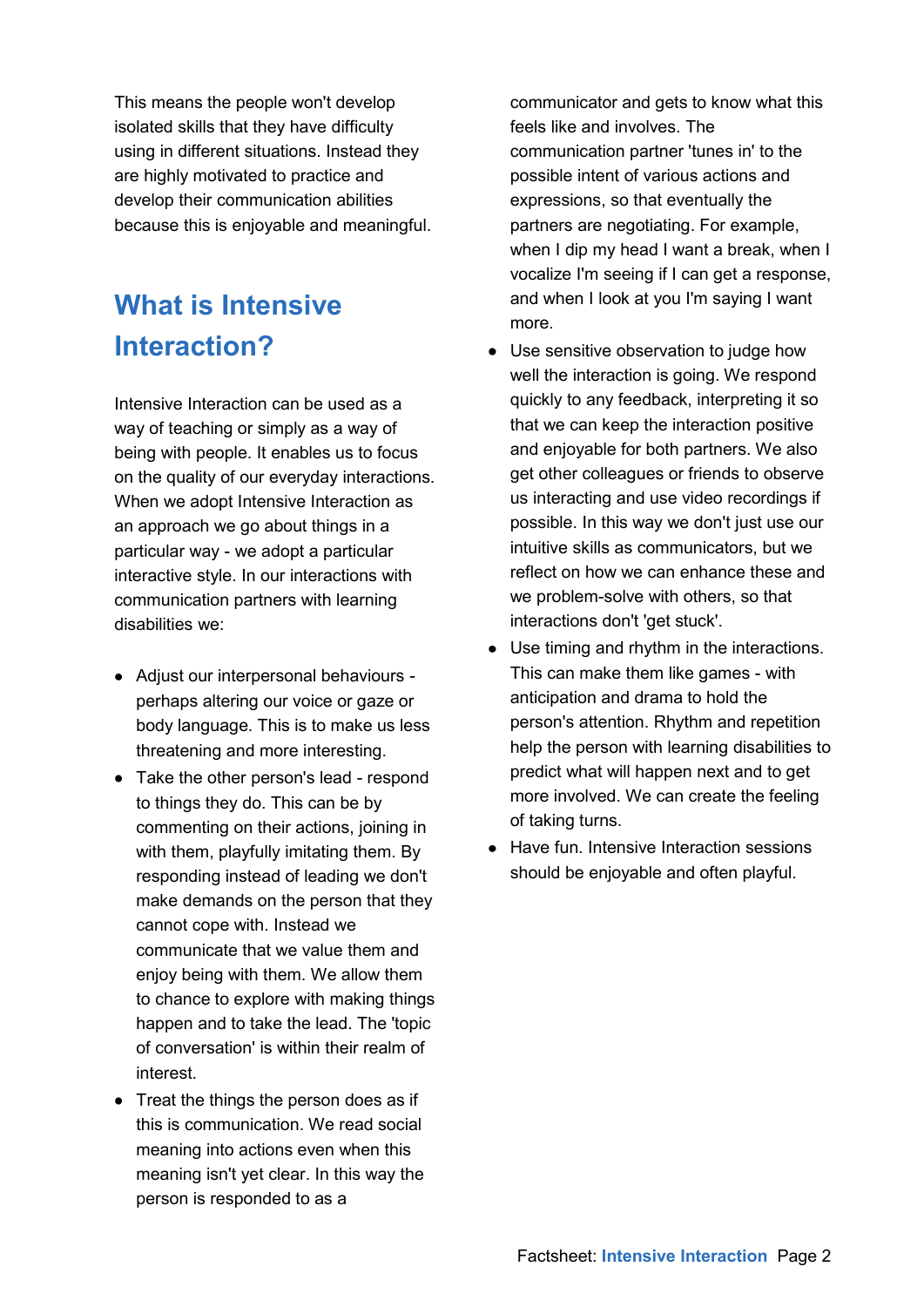#### **When and Where?**

Using the Intensive Interaction approach means using the interactive style described above. We can do this at any time and in any place. It is most effective, though, when we do two things together. First, when we seize opportunities as they arise - during care tasks, quiet moments, when the person with learning disabilities is in the mood for being social. Second, when we plan to set aside some time each day when there is nothing else to be done or to distract us from giving our full attention to having a quality interaction. And then giving quality time to reflecting on the interaction.

#### **Who?**

Intensive Interaction has been developed for people whose learning disabilities are more severe or complex. It is particularly useful when communicating and relating is made more difficult by additional physical or sensory impairments or autism. It is an approach used by a wide range of professionals, care staff, and also families and friends. We recommend working in teams to give better support.

When Intensive Interaction is used with older children and adults with learning difficulties, the practitioners need to feel comfortable with the issues of ageappropriateness that may arise. The approach may involve the communication partners behaving in ways not typical for persons their age.

This can feel like going against principles of normalization. However, adjusting your way of interacting to maximize the chances of the person with learning disabilities finding this meaningful and enjoyable is very respectful. Learning to 'listen' so sensitively gives them the chance to have a say that they are unlikely to have otherwise. Being playful does not have to mean losing dignity.

#### **Research**

Intensive Interaction is based on research showing the style of interaction that is connected with effective learning for infants (in Western culture).

The use of this style in Intensive Interaction with people with learning disabilities has been positively evaluated. Nind's (1996) study showed that the participants developed behaviours that helped to sustain interactions (looking, smiling, vocalizing), developed their ability to be engaged in interaction and learned to initiate social contact. They made advances in their ability to communicate needs and preferences, their vocal imitation, and communication through sounds and gestures. In some cases, stereotyped behaviour reduced. There are also a number of published case studies illustrating the progress that children and adults have made. These also show benefits for the interactive partners.